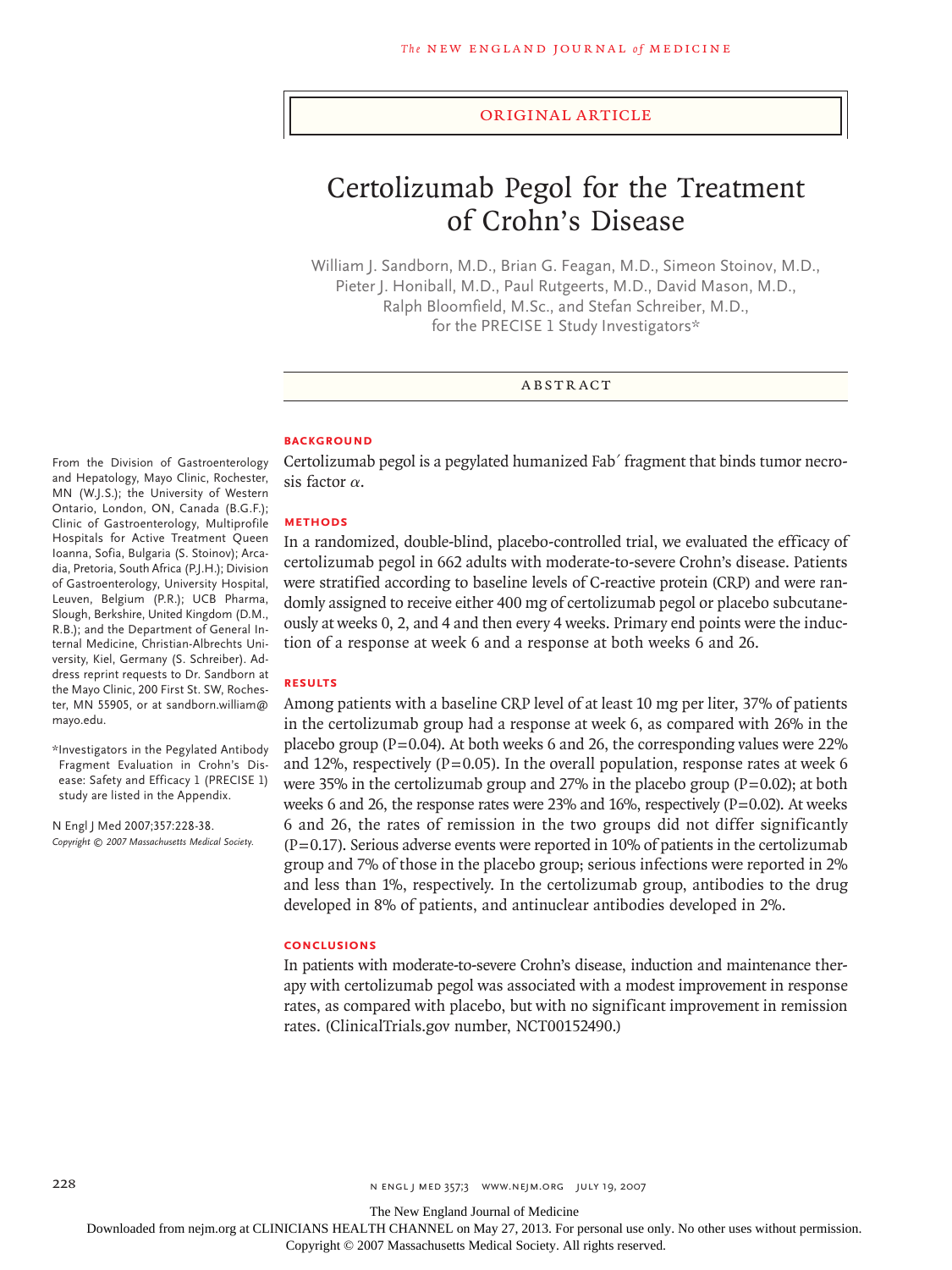UMOR NECROSIS FACTOR  $\alpha$  (TNF- $\alpha$ ) IS IM-<br>portant in the pathogenesis of Crohn's dis-<br>ease.<sup>1</sup> Accordingly, infliximab and adalim-<br>umab, IgG1 monoclonal antibodies that bind TNF, portant in the pathogenesis of Crohn's disease.1 Accordingly, infliximab and adalimare effective therapy for patients with active Crohn's disease who have not received anti-TNF- $\alpha$  therapy.2,3 Scheduled maintenance therapy is also effective for patients who have a response to induction therapy with these agents.<sup>4,5</sup> However, the longterm efficacy of such drugs in patients who were not selected for their response to anti-TNF therapy is unknown. Specifically, no TNF antagonist has been evaluated in an induction trial extending beyond 12 weeks in patients with active Crohn's disease.

Certolizumab pegol is a pegylated humanized Fab′ fragment of an anti-TNF monoclonal antibody with a high affinity for TNF- $\alpha$ . Certolizumab pegol, unlike other monoclonal antibodies such as infliximab and adalimumab, does not contain an Fc portion and therefore does not induce in vitro complement activation, antibody-dependent cellular cytotoxicity, or apoptosis.<sup>6,7</sup> A previous study suggested that induction treatment with certolizumab pegol might be effective in patients with moderate-to-severe Crohn's disease.<sup>8</sup> In patients with an elevated baseline level of C-reactive protein (CRP) of at least 10 mg per liter, a dose of 400 mg of certolizumab pegol every 4 weeks produced response rates that were significantly different from those of placebo from week 4 to 12. Consequently, we designed two additional clinical trials in patients with active Crohn's disease who were stratified according to their baseline CRP level.

Our study, called Pegylated Antibody Fragment Evaluation in Crohn's Disease: Safety and Efficacy 1 (PRECISE 1), was a 26-week placebo-controlled trial of induction and maintenance treatment with certolizumab pegol in patients with active Crohn's disease. Elsewhere in this issue of the *Journal,* in another 26-week study, called PRECISE 2, Schreiber et al.<sup>9</sup> show that maintenance therapy with certolizumab pegol is effective in patients with moderate-to-severe Crohn's disease who had had a response to open-label induction.

## METHODS

## **Patients**

This multicenter, randomized, double-blind, placebo-controlled trial was conducted at 171 centers between December 2003 and May 2005. The protocol was approved by the institutional review board at each center. All patients gave written informed consent.

Eligible patients were adults who had had active Crohn's disease for at least 3 months with a Crohn's Disease Activity Index (CDAI) score of 220 to 450.10 The CDAI is a weighted, composite index of eight items (stool frequency, severity of abdominal pain, degree of general well-being, presence or absence of extraintestinal manifestations or fistula, use or nonuse of antidiarrheal agents, presence or absence of an abdominal mass, hematocrit, and body weight), with scores ranging from approximately 0 to 600, with a higher score indicating more severe disease activity. Patients could receive concomitant therapy with stable doses of 5-aminosalicylates, prednisolone or its equivalent (at a dose of 30 mg per day or less), azathioprine, 6-mercaptopurine, methotrexate, or antibiotics. Patients with the short-bowel syndrome, an ostomy, obstructive symptoms with strictures, an abscess, a history of tuberculosis, positive results on chest radiography or the purified-protein-derivative tuberculin skin test, demyelinating disease, or cancer were not eligible. Patients who had received any anti-TNF agent within the previous 3 months or who had had a severe hypersensitivity reaction or a lack of response to the first dose of another TNF antagonist were also ineligible.

## **Study Design**

Patients were randomly assigned to receive subcutaneous injections of certolizumab pegol at a dose of 400 mg (certolizumab group) or placebo at weeks 0, 2, and 4 and then every 4 weeks. They were followed through week 26. Randomization was performed centrally and was stratified according to the serum level of CRP  $(≥10$  or <10 mg per liter), the use of concurrent glucocorticoids, and the use of concurrent immunosuppressive drugs. Decreas-

The New England Journal of Medicine

Downloaded from nejm.org at CLINICIANS HEALTH CHANNEL on May 27, 2013. For personal use only. No other uses without permission.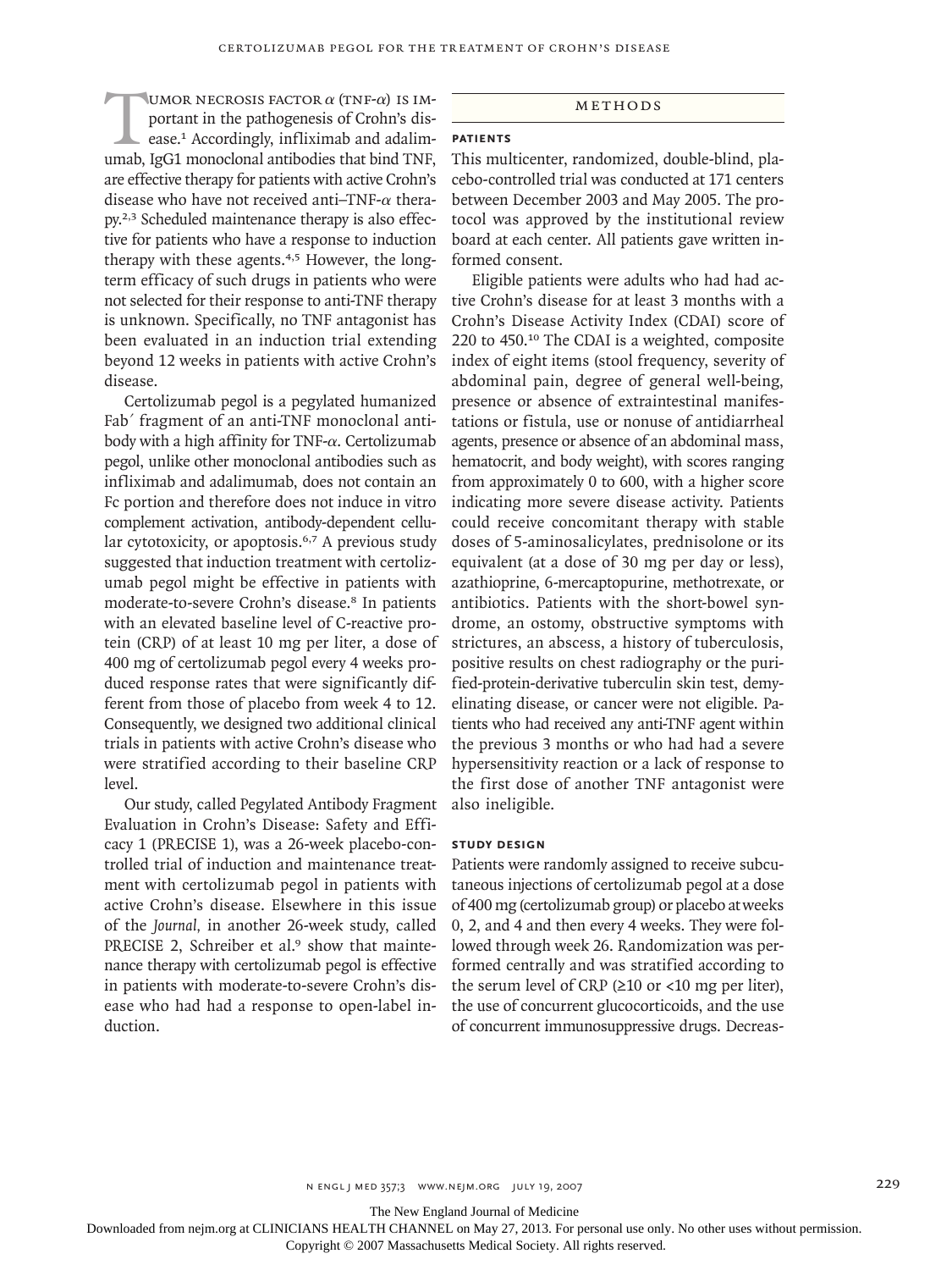es of at least 100 points and 70 points in the CDAI score were calculated, and remission was defined as an absolute CDAI score of 150 or less.10,11 Patients provided responses to the Inflammatory Bowel Disease Questionnaire (IBDQ), with scores ranging from 32 to 224, with higher scores indicating a better quality of life. A response was defined as an increase of at least 16 points in the total score, as compared with the score recorded during the first week of the study.12 Patients with fistulas were evaluated for closure with the use of predefined criteria.<sup>13,14</sup>

Doses of concomitant medications remained constant, except that the dose of glucocorticoids could be reduced at the discretion of the investigator. Treatment was considered to have failed in any patient in whom the glucocorticoid dose was increased above the baseline dose.

A committee of academic investigators and UCB Pharma scientists designed the study. Data were collected and analyzed by ICON Clinical Research. The academic authors vouch for the veracity and completeness of the data and data analyses. Both the academic and industry authors wrote the first and subsequent drafts of the manuscript.

## **Efficacy and Safety**

At weeks 0, 2, 4, 6, 8, 12, 16, 20, 24, and 26, patients were evaluated in the clinic. Data were collected from diaries kept by patients, adverse events and concomitant medications were recorded, and laboratory tests were performed. Antibodies to certolizumab pegol were assessed with the use of an enzyme-linked immunosorbent assay. An antibody level of more than 2.4 U per milliliter (an increase by a factor of 2 over the value in a reference population)<sup>15</sup> was defined as the lower limit of detection. The health-related quality of life was measured at weeks 0, 6, 16, and 26 with the use of the IBDQ.<sup>12</sup>

### **Statistical Analysis**

Primary end points were a decrease of at least 100 points in the CDAI score at week 6 and at both weeks 6 and 26 in patients with a baseline serum CRP level of at least 10 mg per liter. Secondary end points included remission at week 6 and at both weeks 6 and 26 in patients with a baseline serum CRP level of at least 10 mg per liter and a decrease of at least 100 points in the CDAI score and remission at week 6 and at both weeks 6 and 26 among all patients, regardless of the CRP concentration. Patients who discontinued either certolizumab pegol or placebo were considered either not to have a response or not to be in remission from the time of discontinuation. If patients received rescue therapy during the study, their treatment was considered to have failed, starting at the time of the administration of the first rescue therapy. The intention-to-treat population included all patients who had received at least one injection of study drug and had had at least one efficacy evaluation after the first injection.

Baseline characteristics were compared with the use of the chi-square test for categorical variables and analysis of variance for continuous variables. The proportions of patients who had a decrease of at least 100 points in the CDAI score, remission, or IBDQ response in each study group were compared with the use of logistic regression with adjustment for geographic region, use of glucocorticoids, use of immunosuppressive drugs, and the baseline CRP level (overall population only). A closed testing procedure was used to control for multiple comparisons across secondary end points.16 All comparisons were made with the use of a two-sided significance level of 0.05. Testing of hypotheses was performed for the secondary outcomes only if the primary end point was significant. Safety measures were compared with the use of the chi-square test. All efficacy analyses were performed according to the intention-to-treat principle.

For the primary end point of a decrease of at least 100 points in the CDAI score at both weeks 6 and 26, we estimated that 302 patients were needed to provide a power of 85% to detect a difference of 15% between study groups in response rates in patients with a baseline CRP level of at least 10 mg per liter, assuming a rate of response of 30% in the certolizumab group and 15% in the placebo group. We planned to recruit an equal number of patients with a baseline CRP level of less than 10 mg per liter into a separate stratum, yielding a total sample size of 604 patients.

#### **RESULTS**

#### **Patients**

Figure 1 shows the assignments of patients to study groups. The baseline characteristics were similar in the two groups. Of patients in the overall population, 185 of 659 (28%) had previously received and discontinued infliximab (Table 1).

The New England Journal of Medicine

Downloaded from nejm.org at CLINICIANS HEALTH CHANNEL on May 27, 2013. For personal use only. No other uses without permission.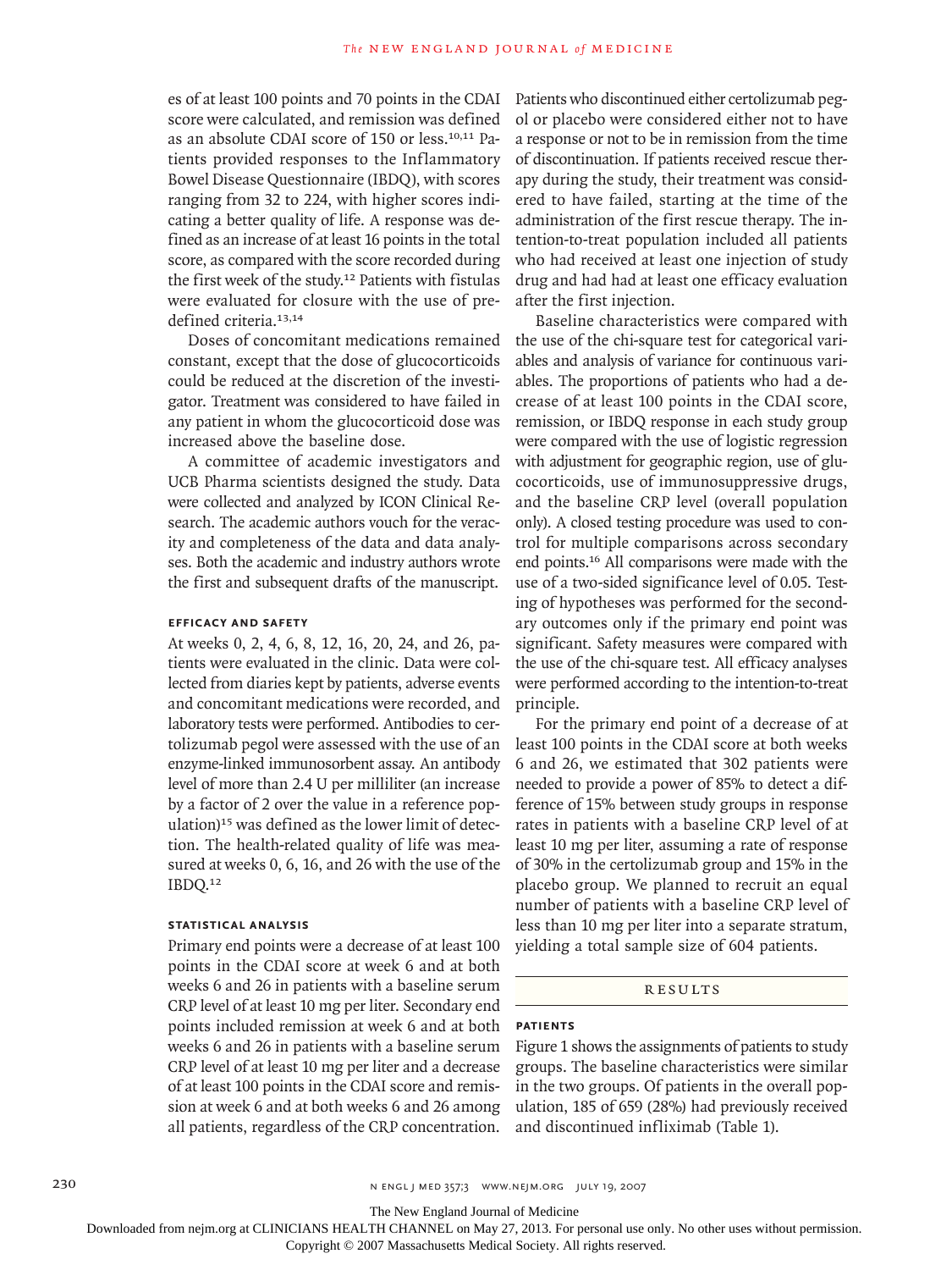## **Efficacy**

## *Primary End Points*

Among patients with a baseline CRP level of at least 10 mg per liter, 54 of 145 in the certolizumab group (37%) had a decrease of at least 100 points in the CDAI score at week 6, as compared with 40 of 154 in the placebo group (26%,  $P=0.04$ ). At both weeks 6 and 26, the corresponding values were 31 of 144 (22%) and 19 of 154 (12%), respectively (P=0.05).

*Secondary End Points and Exploratory Analyses*

In the overall population, 115 of 327 patients in the certolizumab group (35%) had a decrease of at least 100 points in the CDAI score at week 6, as compared with 87 of 325 in the placebo group (27%,  $P=0.02$ ). At both weeks 6 and 26, 75 of 325 patients in the certolizumab group (23%) had a response, as compared with 52 of 325 in the placebo group  $(16\%, P=0.02)$ . Use of immunosuppressive agents, concomitant glucocorticoid therapy, previous treatment with infliximab, and smoking status were not associated with the magnitude of response either at week 6 or at both weeks 6 and 26 (Table 2). Differences between the certolizumab group and the placebo group were significant by week 2 and remained so at week 26 (Fig. 2A and 2B).

Rates of remission at week 6 and at both weeks 6 and 26 among patients with a baseline CRP level of at least 10 mg per liter and in the overall population did not differ significantly in the two study groups (Table 2). The rate of remission was compared at nine time points, and the difference was significant at weeks 4 and 26 (Fig. 2C).

The median CDAI scores and the mean CRP levels over time are shown in Figures 2D and 2E. Through week 26, 14 of 46 patients in the certolizumab group (30%) had fistula closure, as compared with 19 of 61 patients in the placebo group (31%).

Among all patients, 140 of 331 in the certolizumab group (42%) had an IBDQ response at week 26, as compared with 108 of 328 in the placebo group (33%,  $P=0.01$ ). The mean ( $\pm$ SD) increase in IBDQ total scores for all patients from baseline to week 26 was 26.4±35.1 points in the certolizumab group and 20.5±33.1 points in the placebo group  $(P=0.03$ , by analysis of covariance with the last observation carried forward).

## **Adverse Events**

The incidence of adverse events was generally similar in the two study groups (Table 3). Nasopharyn-



#### **Figure 1. Enrollment and Outcomes.**

population because no data were available after baseline. Patier<br>have more than one reason for withdrawal after randomization. excluded from the safety population because they did not receive the study reflie safety population because they are not receive<br>he intention-to-treat population included 659 paties .<br>population because no data were available after baseline. Patients could patient who was assigned to the placebo group was excluded from this medication. The intention-to-treat population included 659 patients. One The safety population included 660 patients who underwent randomization. Two patients who were assigned to receive certolizumab pegol were

**AUTHOR, PLEASE NOTE:**

gitis occurred in 13% of patients in the certolizu-**Please check carefully.** mab group and  $8\%$  in the placebo group (P=0.03). One 22-year-old male patient in the certolizumab group died from an acute myocardial infarction, hypertensive heart disease, and metastatic lung cancer. He had received three doses of certolizumab pegol during a 41-day period and then had discontinued therapy 10 months before his death. He had received 19 infusions of infliximab previously, and at the time of his death he was receiving

The New England Journal of Medicine

Downloaded from nejm.org at CLINICIANS HEALTH CHANNEL on May 27, 2013. For personal use only. No other uses without permission.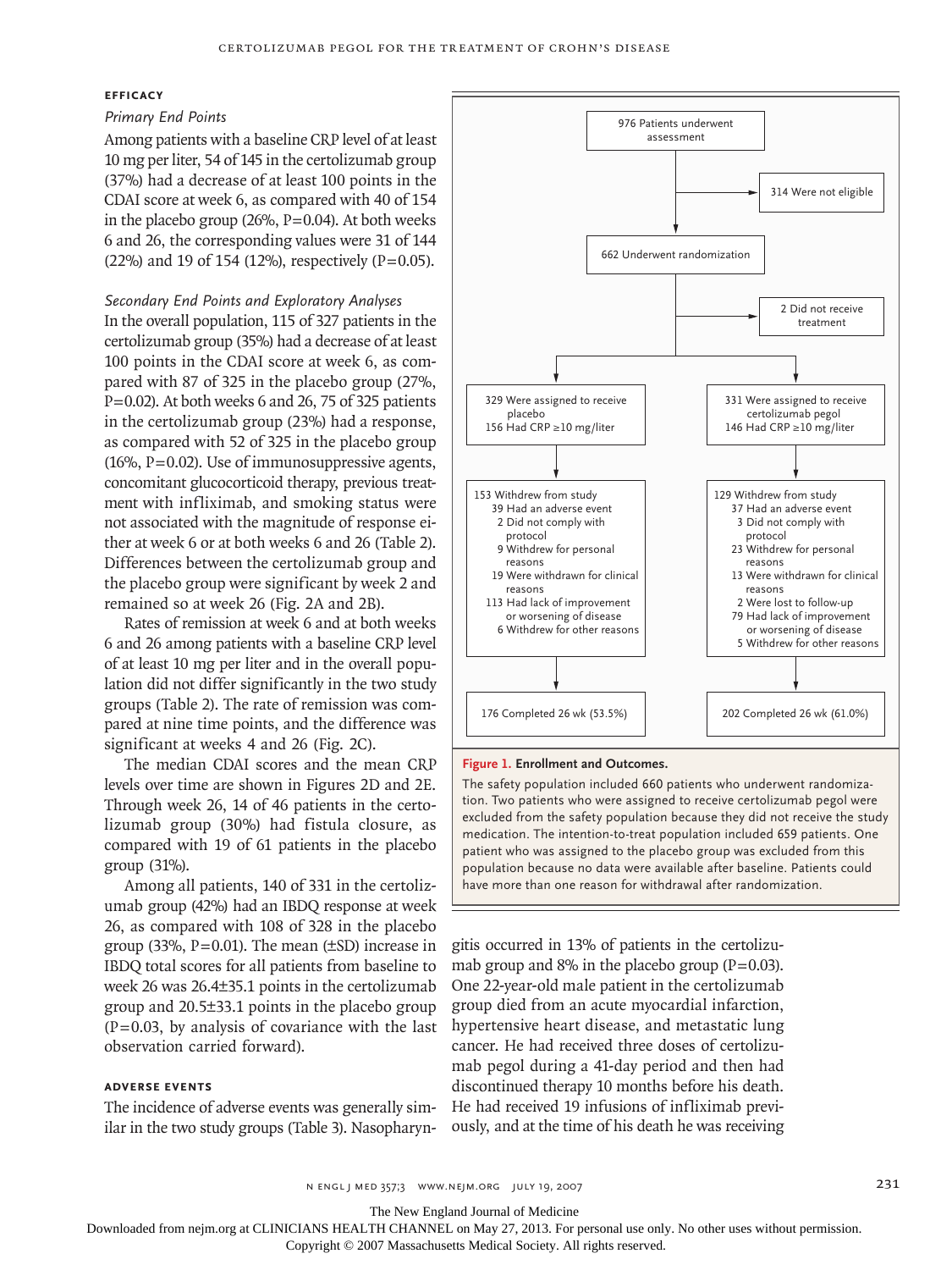| Table 1. Characteristics of the Patients in the Intention-to-Treat Population.* |                                           |                                   |         |  |  |
|---------------------------------------------------------------------------------|-------------------------------------------|-----------------------------------|---------|--|--|
| Variable                                                                        | Placebo Group<br>$(N = 328)$ <sup>*</sup> | Certolizumab Group<br>$(N = 331)$ | P Value |  |  |
| Mean age - yr (range)                                                           | $38 \pm 12$ (18-77)                       | $37 \pm 12$ (18-73)               | 0.26    |  |  |
| Male sex - no. $(%)$                                                            | 131 (40)                                  | 157 (47)                          | 0.52    |  |  |
| Mean body-mass indext:                                                          | $24\pm 5$                                 | $24 + 5$                          | 0.94    |  |  |
| Duration of disease − yr∫                                                       |                                           |                                   | 0.48    |  |  |
| Mean                                                                            | 8                                         | $\overline{7}$                    |         |  |  |
| Median                                                                          | 5                                         | 5                                 |         |  |  |
| Range                                                                           | $<1 - 40$                                 | $<1 - 44$                         |         |  |  |
| Current smoker - no. (%)                                                        | 107(33)                                   | 104(31)                           | 0.74    |  |  |
| <b>CDAI</b> score                                                               |                                           |                                   |         |  |  |
| Mean                                                                            | $297 + 62$                                | $300 + 64$                        | 0.59    |  |  |
| Range                                                                           | $161 - 513$                               | 149-491                           |         |  |  |
| Geometric mean of CRP - mg/liter (range)                                        | $9(2 - 244)$                              | $8(2 - 205)$                      | 0.64    |  |  |
| Disease site - no. $(\%)$                                                       |                                           |                                   |         |  |  |
| Terminal ileum                                                                  | 87(27)                                    | 95 (29)                           | 0.53    |  |  |
| Colon                                                                           | 74 (23)                                   | 87(26)                            | 0.27    |  |  |
| Ileocolon                                                                       | 167(51)                                   | 149 (45)                          | 0.13    |  |  |
| Previous infliximab therapy                                                     |                                           |                                   |         |  |  |
| Any therapy $-$ no. $(%)$                                                       | 85 (26)                                   | 100(30)                           | 0.22    |  |  |
| Median infusions - no. (range)                                                  | $5(1-22)$                                 | $4(1-29)$                         |         |  |  |
| Previous hypersensitivity reaction - no. (%)                                    | 17(5)                                     | 17(5)                             |         |  |  |
| Resection performed - no. (%)                                                   | 113(34)                                   | 118 (36)                          | 0.75    |  |  |
| Concurrent treatment at study entry - no. (%)**                                 |                                           |                                   |         |  |  |
| Glucocorticoids only                                                            | 75 (23)                                   | 72 (22)                           | 0.73    |  |  |
| Immunosuppressive agents only                                                   | 66 (20)                                   | 69 (21)                           | 0.82    |  |  |
| Glucocorticoids combined with immunosuppressive agents                          | 55(17)                                    | 57(17)                            | 0.88    |  |  |
| Neither glucocorticoids nor immunosuppressive agents                            | 132 (40)                                  | 133 (40)                          | 0.99    |  |  |

\* Plus–minus values are means ±SD. Body-mass index is the weight in kilograms divided by the square of the height in meters.

† Data were not available after baseline for one patient.

‡ Data are for 329 patients in the certolizumab group.

Data are for 327 patients in the placebo group.

¶ For patients with disease in the upper gastrointestinal tract, another section also had to be involved. Patients could have more than one disease site.

‖ Documention of a previous loss of response to infliximab was not required for study inclusion.

\*\* Immunosuppressive agents included azathioprine, mercaptopurine, and methotrexate.

methotrexate, azathioprine, and prednisone. No other study patients died.

and a 33-year-old woman with Hodgkin's lymphoma, who received placebo for 117 days in combination with 6-mercaptopurine).

Cancer developed in four patients: two in the certolizumab group (the above-mentioned 22-yearold man with metastatic lung cancer and a 44 year-old man with adenocarcinoma of the rectum, who received two doses of certolizumab pegol for 20 days in combination with prednisone) and two in the placebo group (a 21-year-old woman with carcinoma in situ of the cervix, who received placebo for 161 days in combination with prednisone,

Serious infections occurred in 7 of 331 patients in the certolizumab group (2%) and 3 of 329 in the placebo group (<1%) (Table 3). One or more injection-site reactions occurred in 9 of 331 patients in the certolizumab group (3%) and 47 of 329 patients in the placebo group (14%) (Table 3). No clinically significant changes in laboratory values occurred in either study group. For patients for

232 n engl j med 357;3 www.nejm.org july 19, 2007

The New England Journal of Medicine

Downloaded from nejm.org at CLINICIANS HEALTH CHANNEL on May 27, 2013. For personal use only. No other uses without permission.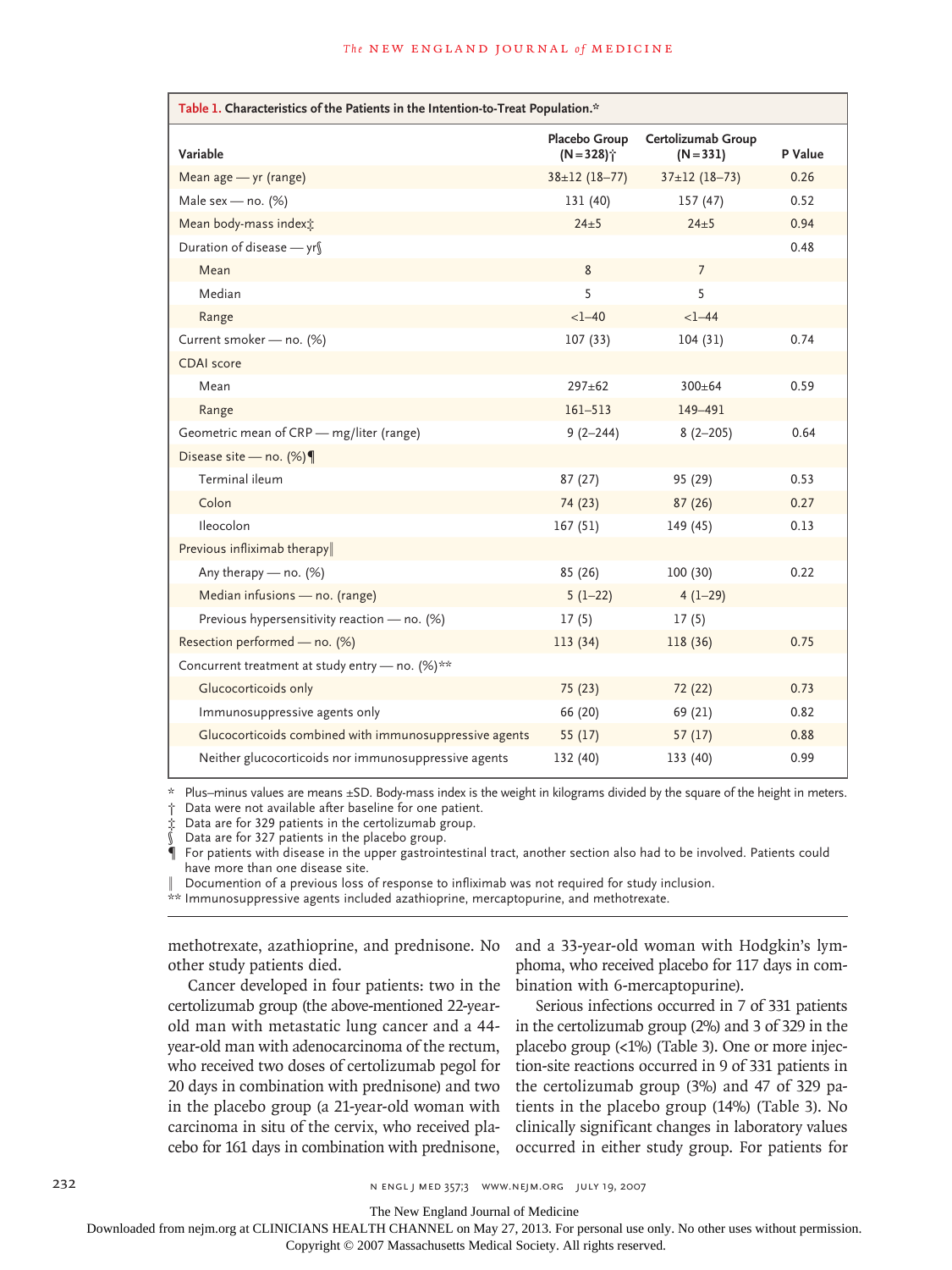| Table 2. Summary of Primary and Secondary End Points and Exploratory Analyses in the Intention-to-Treat Population.* |                         |                    |         |  |  |  |
|----------------------------------------------------------------------------------------------------------------------|-------------------------|--------------------|---------|--|--|--|
| Variable                                                                                                             | Placebo Group           | Certolizumab Group | P Value |  |  |  |
|                                                                                                                      | $no. /total no.$ $(\%)$ |                    |         |  |  |  |
| A decrease of ≥100 points in the CDAI score                                                                          |                         |                    |         |  |  |  |
| With baseline CRP level of ≥10 mg/liter<br>At week 6                                                                 |                         |                    | 0.04    |  |  |  |
| At weeks 6 and 26                                                                                                    | 40/154(26)              | 54/145(37)         | 0.05    |  |  |  |
|                                                                                                                      | 19/154 (12)             | 31/144(22)         |         |  |  |  |
| All patients<br>At week 6                                                                                            |                         |                    | 0.02    |  |  |  |
|                                                                                                                      | 87/325 (27)             | 115/327 (35)       |         |  |  |  |
| At weeks 6 and 26                                                                                                    | 52/325(16)              | 75/325 (23)        | 0.02    |  |  |  |
| No immunosuppressive agents at baseline                                                                              |                         |                    |         |  |  |  |
| At week 6                                                                                                            | 57/204 (28)             | 70/202 (35)        | 0.14    |  |  |  |
| At weeks 6 and 26                                                                                                    | 33/204 (16)             | 47/201 (23)        | 0.08    |  |  |  |
| Immunosuppressive agents at baseline                                                                                 |                         |                    |         |  |  |  |
| At week 6                                                                                                            | 30/121 (25)             | 45/125 (36)        | 0.06    |  |  |  |
| At weeks 6 and 26                                                                                                    | 19/121 (16)             | 28/124 (23)        | 0.20    |  |  |  |
| No glucocorticoids at baseline                                                                                       |                         |                    |         |  |  |  |
| At week 6                                                                                                            | 49/195 (25)             | 72/200 (36)        | 0.02    |  |  |  |
| At weeks 6 and 26                                                                                                    | $33/195$ (17)           | 46/199 (23)        | 0.13    |  |  |  |
| Glucocorticoids at baseline                                                                                          |                         |                    |         |  |  |  |
| At week 6                                                                                                            | 38/130 (29)             | 43/127 (34)        | 0.37    |  |  |  |
| At weeks 6 and 26                                                                                                    | 19/130(15)              | 29/126 (23)        | 0.08    |  |  |  |
| No previous treatment with infliximab                                                                                |                         |                    |         |  |  |  |
| At week 6                                                                                                            | 70/240 (29)             | 91/229 (40)        | 0.01    |  |  |  |
| At weeks 6 and 26                                                                                                    | 43/240 (18)             | 60/228 (26)        | 0.03    |  |  |  |
| Previous treatment with infliximab                                                                                   |                         |                    |         |  |  |  |
| At week 6                                                                                                            | 17/85 (20)              | 24/98 (24)         | 0.47    |  |  |  |
| At weeks 6 and 26                                                                                                    | 9/85(11)                | 15/97(15)          | 0.41    |  |  |  |
| <b>Patients with remission</b>                                                                                       |                         |                    |         |  |  |  |
| With baseline CRP level of $\geq$ 10 mg/liter                                                                        |                         |                    |         |  |  |  |
| At week 6                                                                                                            | 26/154(17)              | 32/146 (22)        | 0.29    |  |  |  |
| At weeks 6 and 26                                                                                                    | 13/154(8)               | 19/145(13)         | 0.24    |  |  |  |
| All patients                                                                                                         |                         |                    |         |  |  |  |
| At week 6                                                                                                            | 57/326 (17)             | 71/329 (22)        | 0.17    |  |  |  |
| At weeks 6 and 26                                                                                                    | 32/326 (10)             | 47/327 (14)        | 0.07    |  |  |  |

\* Primary end points were a reduction of at least 100 points in the CDAI score at week 6 and at both weeks 6 and 26 in patients with a baseline serum CRP level of at least 10 mg per liter. Secondary end points included remission at week 6 and at both weeks 6 and 26 in patients with a baseline serum CRP level of at least 10 mg per liter and a decrease of at least 100 points in the CDAI score and remission at week 6 and at both weeks 6 and 26 among all patients, regardless of the CRP level. Post hoc exploratory analyses were conducted on the use of immunosuppressive agents, concomitant glucocorticoid therapy, and previous treatment with infliximab.

whom data were available at both the baseline and the final visits, new antinuclear antibodies developed in 5 of 279 patients in the certolizumab group (2%) and in 3 of 277 patients in the placebo group (1%).

## **Antibodies to Certolizumab Pegol**

Detectable anti-certolizumab antibodies developed in 26 of 331 patients in the certolizumab group (8%). Antibodies developed in 5 of 126 patients who received concomitant immunosuppressive

The New England Journal of Medicine

Downloaded from nejm.org at CLINICIANS HEALTH CHANNEL on May 27, 2013. For personal use only. No other uses without permission.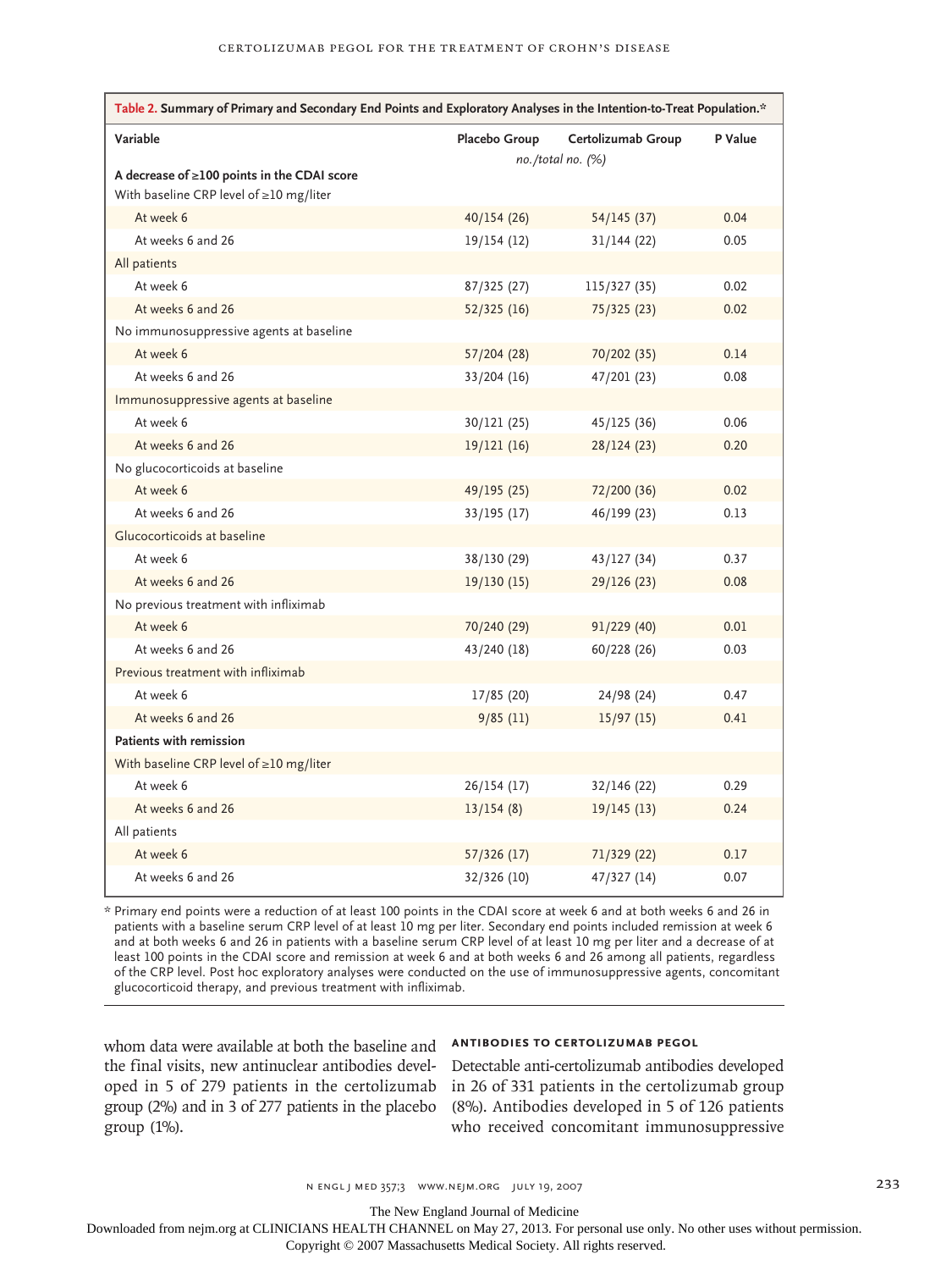#### **Figure 2. Efficacy of Certolizumab Pegol, as Compared with Placebo.**

As evaluated on the CDAI, percentages of patients with a reduction of at least 70 points (Panel A) or at least 100 points (Panel B) are shown. Also shown are rates of remission over time (Panel C), median CDAI scores (Panel D), and mean levels of CRP (Panel E). The asterisks indicate that values for the certolizumab group and the placebo group have nonoverlapping 95% confidence intervals.

agents (4%) and in 21 of 205 who did not receive such therapy (10%).

### Discussion

Treatment with certolizumab pegol was associated with a modest benefit in the rates of response at week 6 and at both weeks 6 and 26, as compared with placebo, but not with a significant improvement in remission. Significant differences in response were observed as early as week 2 after administration of certolizumab pegol, suggesting a rapid onset of action. Subgroup analyses showed a consistent effect in the certolizumab group regardless of the baseline CRP level, use of concomitant immunosuppressive therapy, use of glucocorticoids, or previous treatment with infliximab.

Patients with moderate-to-severe Crohn's disease were recruited for the PRECISE 1 and 2 trials at different sites during the same period with the use of identical inclusion and exclusion criteria. In the PRECISE 1 trial, patients were randomly assigned to receive blinded therapy with subcutaneous injections of either 400 mg of certolizumab pegol or placebo at 0, 2, and 4 weeks and then every 4 weeks. In the PRECISE 2 trial, patients received open-label therapy with 400 mg of certolizumab pegol at weeks 0, 2, and 4, and then patients who had a decrease of at least 100 points in the CDAI score at week 6 were randomly assigned to receive blinded treatment with 400 mg of certolizumab pegol or placebo every 4 weeks.<sup>9</sup>

In the PRECISE 1 trial, the rates of a decrease of at least 100 points in the CDAI score and remission in the certolizumab group at week 6 among all patients were 35% and 22%, respectively; in the PRECISE 2 trial, the values were 64% and 43%, respectively. The reasons for these differences are unclear. A meta-analysis of response rates among patients with Crohn's disease who received placebo showed wide variation among studies.17 Presum-



The New England Journal of Medicine

 $\overline{\phantom{a}}$ Downloaded from nejm.org at CLINICIANS HEALTH CHANNEL on May 27, 2013. For personal use only. No other uses without permission. 22p3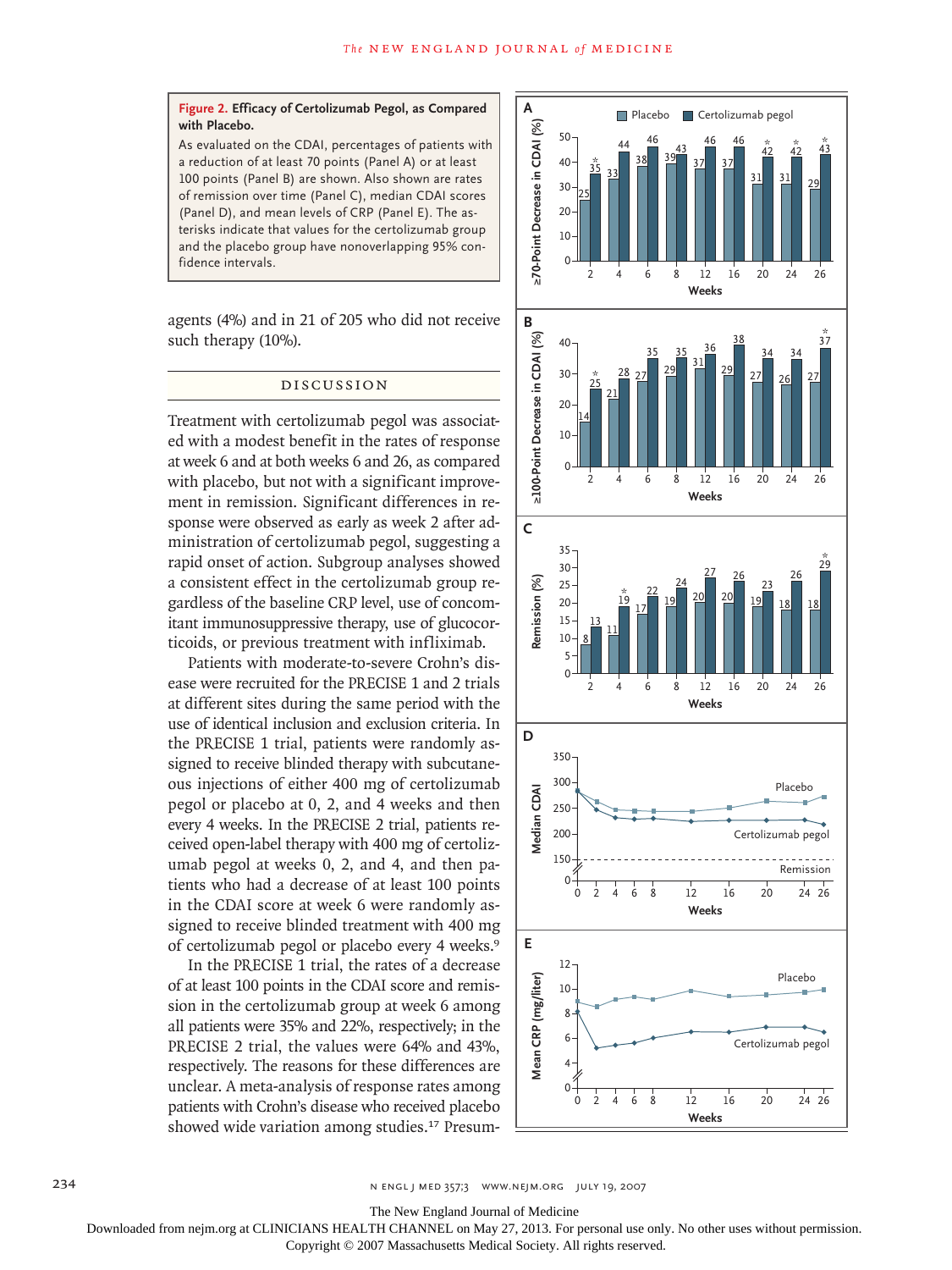| Table 3. Adverse Events in the Safety Population.                           |                              |                                   |         |
|-----------------------------------------------------------------------------|------------------------------|-----------------------------------|---------|
| Event                                                                       | Placebo Group<br>$(N = 329)$ | Certolizumab Group<br>$(N = 331)$ | P Value |
|                                                                             | no. of patients (%)          |                                   |         |
| <b>Adverse events</b>                                                       |                              |                                   |         |
| Any event                                                                   | 260 (79)                     | 269 (81)                          | 0.47    |
| Event in $\geq$ 5% of group                                                 |                              |                                   |         |
| Headache                                                                    | 54 (16)                      | 60(18)                            | 0.56    |
| Nasopharyngitis                                                             | 27(8)                        | 44 (13)                           | 0.04    |
| Abdominal pain                                                              | 37(11)                       | 37(11)                            | 0.98    |
| Exacerbation of Crohn's disease                                             | 37 (11)                      | 33 (10)                           | 0.59    |
| <b>Nausea</b>                                                               | 27(8)                        | 26(8)                             | 0.87    |
| Urinary tract infection                                                     | 17(5)                        | 25(8)                             | 0.21    |
| Arthralgia                                                                  | 16(5)                        | 22(7)                             | 0.32    |
| Pyrexia                                                                     | 22(7)                        | 21(6)                             | 0.86    |
| Vomiting                                                                    | 11(3)                        | 18(5)                             | 0.19    |
| Back pain                                                                   | 17(5)                        | 9(3)                              | 0.11    |
| Injection-site pain                                                         | 23(7)                        | 4(1)                              | < 0.001 |
| Event related to study drug                                                 | 120 (36)                     | 108(33)                           | 0.30    |
| Any injection-site reaction*                                                | 47(14)                       | 9(3)                              | < 0.001 |
| Serious adverse events;                                                     | $23(7)$ $\ddagger$           | 34 $(10)$                         | 0.13    |
| Infection or infestation                                                    | $3(-1)$                      | 7(2)                              |         |
| Abscess                                                                     |                              |                                   |         |
| Perianal                                                                    | $2 (-1)$                     | 4(1)                              |         |
| Muscle                                                                      | 0                            | $1 (-1)$                          |         |
| Limb                                                                        | $\pmb{0}$                    | $1 (-1)$                          |         |
| Any                                                                         | $1 (-1)$                     | $\mathbf{0}$                      |         |
| Gastroenteritis                                                             | $\pmb{0}$                    | $1 (-1)$                          |         |
| Urinary tract infection                                                     | $\Omega$                     | $1 (-1)$                          |         |
| Neoplasm (benign, malignant, or unspecified, including cysts<br>and polyps) | $2(-1)$                      | $2(-1)$                           |         |
| Metastatic lung cancer                                                      | 0                            | $1 (-1)$                          |         |
| Rectal cancer                                                               | $\mathbf 0$                  | $1 (-1)$                          |         |
| Cervical carcinoma, stage 0                                                 | $1 (-1)$                     | 0                                 |         |
| Hodgkin's disease                                                           | $1 (-1)$                     | $\pmb{0}$                         |         |
| Adverse events leading to withdrawal from study                             | 39 (12)                      | 36(11)                            | 0.79    |
| Adverse events leading to death                                             | $\mathsf{O}\xspace$          | $1 (-1)$ **                       |         |

\* Injection-site reactions included all events that occurred at the injection site and were temporally related to the injection of a study drug.

† Patients could have more than one serious adverse event.

‡ Patients had 30 events.

 $\dot{\S}$  Patients had 49 events.

¶ Patients had 9 events.

‖ Patient had 2 events.

\*\* One death was reported more than 10 months after the patient (a 22-year-old man) had withdrawn from the study. Acute myocardial infarction, hypertensive heart disease, and metastatic lung cancer were recorded on the death certificate. In the opinion of the investigator, none of the conditions were considered to be related to certolizumab pegol.

The New England Journal of Medicine

Downloaded from nejm.org at CLINICIANS HEALTH CHANNEL on May 27, 2013. For personal use only. No other uses without permission.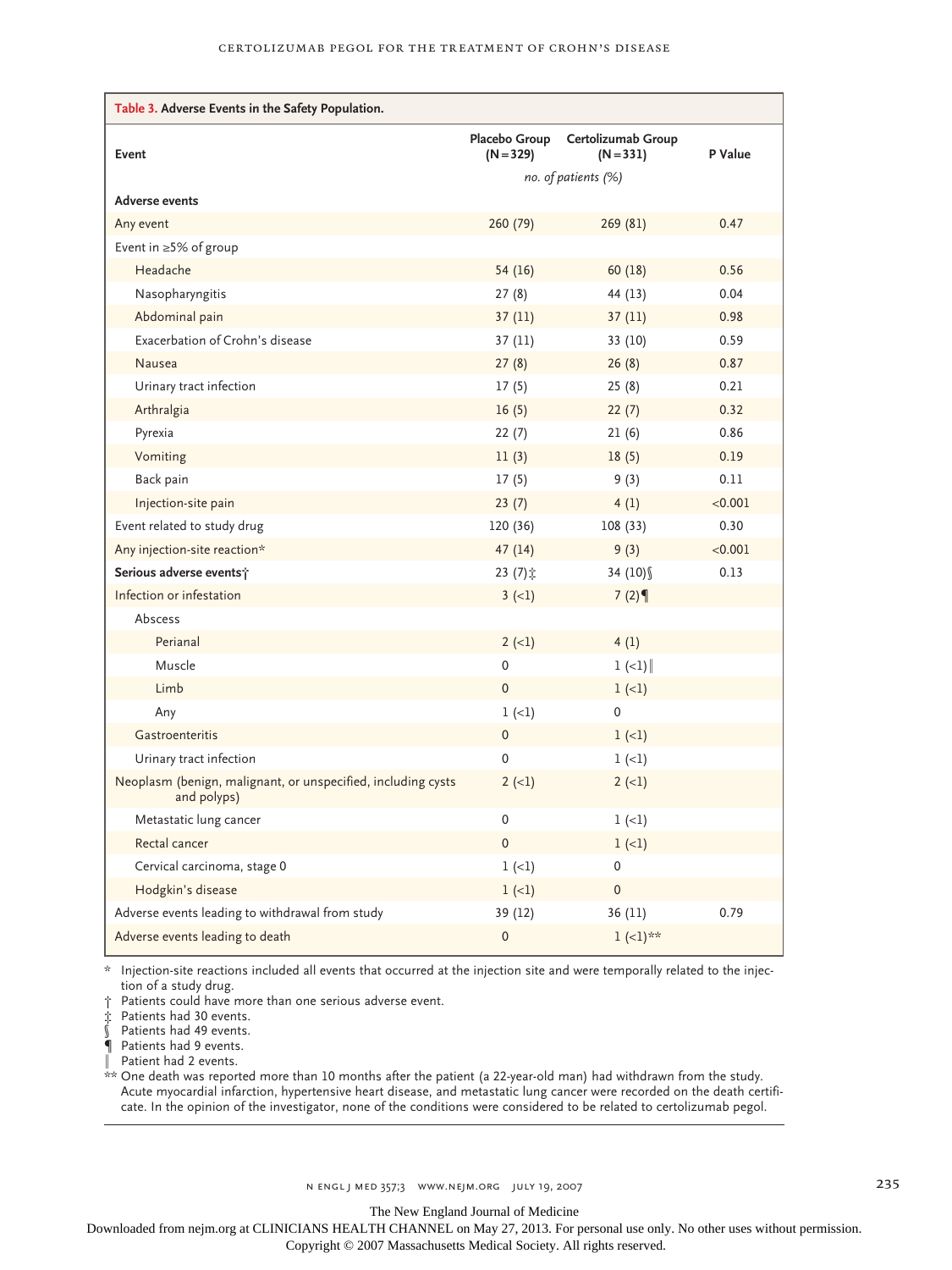ably, the fact that patients in the PRECISE 1 trial knew that they would receive 26 weeks of blinded therapy influenced their assessment of some of the more subjective measures of the CDAI score, such as abdominal pain and overall well-being.<sup>10</sup> As reported in the meta-analysis, we observed a gradual rise in the rates of a decrease of at least 100 points in the CDAI score and remission in the placebo group until week 10. One possible explanation for this phenomenon is the effect of the concomitant baseline medications.

In a previous phase 2 study of induction therapy with certolizumab pegol in patients with active Crohn's disease, post hoc analyses showed a greater difference in rates of response and remission between the certolizumab group and the placebo group in patients with a baseline CRP level of at least 10 mg per liter.<sup>8</sup> In contrast, in the PRECISE 1 and 2 trials, in which patients were prospectively stratified on the basis of whether they had a baseline CRP level of at least 10 mg per liter, there were no apparent significant differences in rates of a decrease of at least 100 points in the CDAI score and remission between patients with an elevated CRP baseline level and the overall population. Thus, our data, taken together with the data from the PRECISE 2 trial, do not indicate that the baseline CRP level is predictive of rates of either a decrease of at least 100 points in the CDAI score or remission or the treatment effect.

The absolute response rates after treatment with certolizumab pegol or placebo in the subgroup of patients who had previously been treated with infliximab were lower than the absolute rates in patients who had never received anti-TNF therapy. Subgroup analyses in other trials of anti-TNF agents and other biologic agents in patients with moderate-to-severe Crohn's disease have shown similar results.<sup>5,9,18,19</sup>

The results of placebo-controlled induction therapy for 26 weeks with certolizumab pegol cannot be compared with results obtained with other TNF antagonists — infliximab and adalimumab — in induction trials with a duration of 4 weeks. $2,3,19$ Three TNF antagonists — infliximab, adalimumab, and certolizumab pegol — have been shown to be effective maintenance therapies in patients who have previously responded to open-label induction therapy with a TNF antagonist.4,5,9 In the PRECISE 1 trial, the remission rate at week 26 was 29% without preselection for a response to openlabel induction, as seen in several maintenance trials, including A Crohn's Disease Clinical Trial

Evaluating Infliximab in a New Long-Term Treatment Regimen (ACCENT),<sup>4</sup> Crohn's Trial of the Fully Human Antibody Adalimumab for Remission Maintenance (CHARM),<sup>5</sup> and the PRECISE 2 trial.9 A direct comparison of the results of these similarly designed trials is not appropriate. Randomized, double-blind, controlled trials comparing certolizumab pegol with other TNF antagonists are required to determine the efficacy of certolizumab pegol, as compared with other agents.

The rate of serious adverse events was 10% in patients treated with certolizumab pegol and 7% in patients treated with placebo. The development of serious fungal, bacterial, or viral infections is an important problem common to all TNF antagonists. Serious infection occurred in 2% of patients who received certolizumab pegol. Cancer developed in two patients in each study group. The rate of injection-site reaction with certolizumab pegol was low.

Anti–certolizumab pegol antibodies developed in 8% of the patients who received certolizumab pegol. These results are similar to those reported previously for patients with Crohn's disease.8,9 Although we observed a lower incidence of antibody formation in patients who received concomitant treatment with immunosuppressive agents, the relative therapeutic index of combination therapy in comparison to that of certolizumab pegol monotherapy is unknown.

In conclusion, certolizumab pegol was associated with a modest improvement in response but no improvement in remission rate, as compared with placebo, in patients with moderate-to-severe Crohn's disease.

Supported by a research grant from UCB Pharma; by a grant (1-UL1-RR024150-01) from the National Center for Research Resources, a component of the National Institutes of Health (NIH), and the NIH Roadmap for Medical Research; and by a grant for infrastructure from the German Federal Ministry of Education and Research's competence network for chronic inflammatory bowel disease.

Dr. Sandborn reports receiving grant support from Abbott Laboratories, Bristol-Myers Squibb, Centocor, Otsuka American Pharmaceuticals, PDL Biopharma, Procter & Gamble, Shire Pharmaceuticals, and UCB Pharma; consulting fees from Abbott Laboratories (fees paid to the Mayo Clinic), ActoGenix NV, AGI Therapeutics, Alba Therapeutics, Alizyme, Alza, AstraZeneca, Avidia, Berlex, Bexel Pharmaceuticals, BioBalance, Bristol-Myers Squibb, Celegene, Centocor (fees paid to the Mayo Clinic), Cerimon Pharmaceutical, Chemocentryx, CombinatoRx, CoMentis, Corautus Genetics, Cosmo Technologies, Effective Pharmaceuticals, Eisai Medical Research, Elan Pharmaceuticals, Enzo Therapeutics, Eurand, FlexPharm (previously named Enterotech), Genentech, GlaxoSmithKline, Hoffmann–La Roche, Hutchison Medipharma, Inflabloc Pharmaceuticals (previously named Pharmadigm), Inotek Pharmaceutical, ISIS Pharmaceuticals, Jacobus Pharmaceutical, LigoCyte Pharmaceuticals, Medarex, Millenium Pharmaceuticals, Nisshin Kyorin Pharmaceutical, Novar-

The New England Journal of Medicine

Downloaded from nejm.org at CLINICIANS HEALTH CHANNEL on May 27, 2013. For personal use only. No other uses without permission.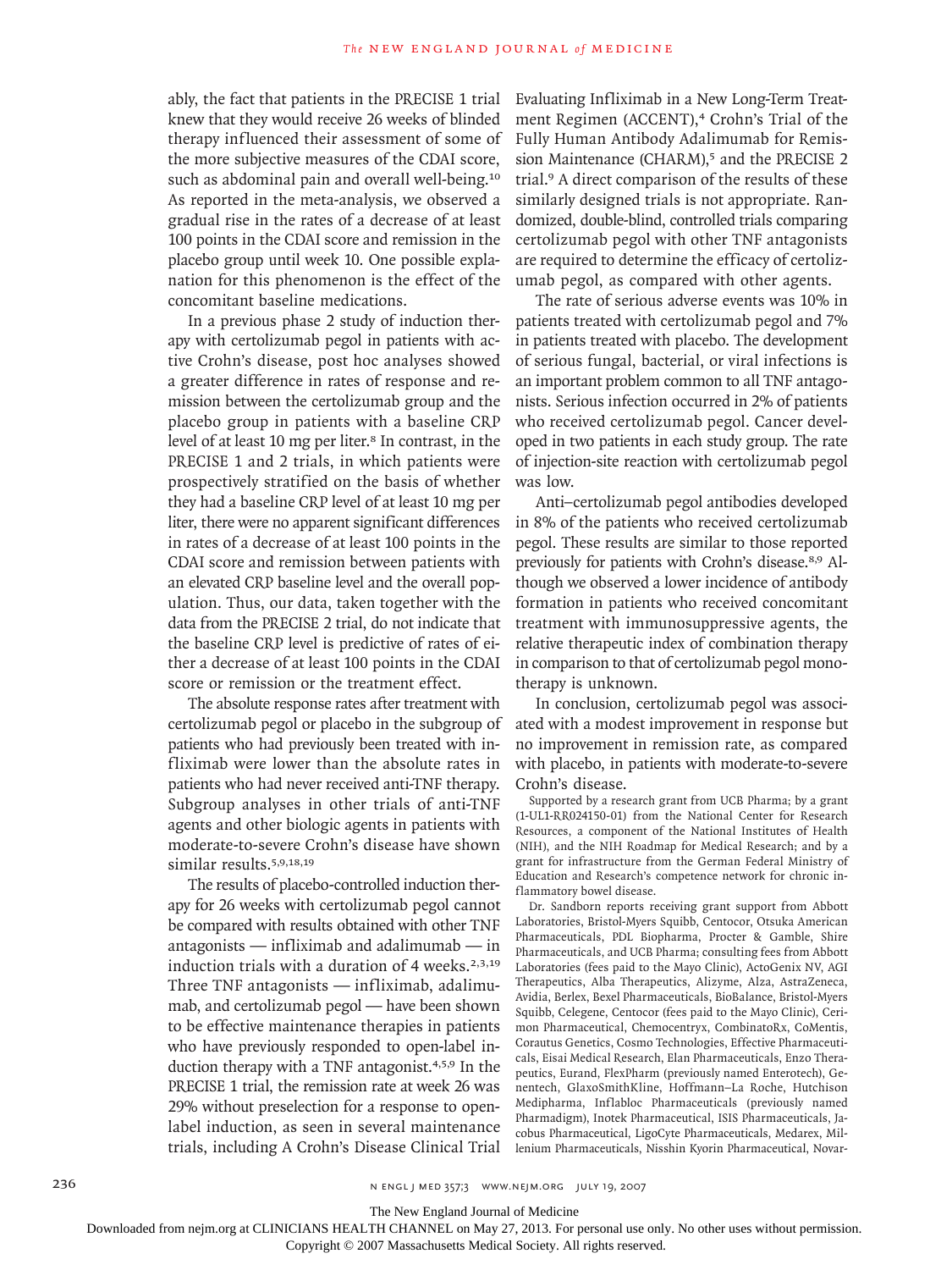tis, NPS Pharmaceuticals, Ocera Therapeutics (previously named Renovia), Ono Pharma USA, PDL Biopharma (previously named Protein Design Labs), Pfizer, Sandwich, Procter & Gamble (with fees paid to the Mayo Clinic), Prometheus Laboratories, Renovis, Salix Pharmaceuticals, Schering-Plough, Shire Pharmaceuticals, Synta Pharmaceuticals, Teva Pharmaceuticals, Therakos, UCB Pharma (fees paid to the Mayo Clinic), and ViaCell. Dr. Sandborn reports participating in continuing medical education events sponsored by Abbott Laboratories, Axcan Pharmaceuticals, AstraZeneca, Centocor, Elan Pharmaceuticals, Falk Pharma, Otsuka American Pharmaceuticals, PDL Biopharma, Procter & Gamble, Prometheus Laboratories, Salix Pharmaceuticals, Schering-Plough, Shire Pharmaceuticals, and UCB Pharma. Dr. Feagan reports receiving grants for clinical research from Schering-Plough, Otsuka, Millennium, Tillotts, Abbott Laboratories, Protein Design Labs, Boehringer Ingelheim, Novartis, Centocor, Berlex, and Synta; consulting fees from Synta, Millennium, Schering Canada, Celltech, Centocor, Elan/Biogen, Serono, Janssen-Ortho, Protein Design Labs, ISIS, Teva Pharmaceuticals, Santarus, Schering-Plough, Bristol-Myers Squibb, Celgene, CombinatoRx, UCB Pharma, Napo Pharma, Abbott Laboratories, Procter & Gamble, and Osiris; and speaking fees from AstraZeneca, Centocor, PDL BioPharma, and Schering Canada. Dr. Rutgeerts reports receiving consulting fees from Abbott Laboratories, Bristol-Myers Squibb, Centocor, Elan Pharmaceuticals, Italfarmaco, Novimmune, PDL BioPharma, Schering-Plough, UCB Pharma, and GlaxoSmithKline; lecture fees from Abbott Laboratories, Centocor, Schering-Plough, and UCB Pharma; research grants from Abbott Laboratories, Schering-Plough, and UCB Pharma; and serving on scientific advisory boards at Abbott Laboratories, Centocor, Schering-Plough, and UCB Pharma. Dr. Mason and Mr. Bloomfield report being employees of UCB Pharma. Dr. Schreiber reports receiving consulting fees from Abbott Laboratories, Bayer, Berlex/Schering, Boehringer Ingelheim, Bristol-Myers Squibb, Centocor, Elan Pharmaceuticals, Otsuka, Schering Pharma, Schering-Plough, Teva, and UCB Pharma; lecture fees from AstraZeneca, Abbott Laboratories, Essex/Schering-Plough, Falk, Ferring, Genizon, and UCB Pharma; research grants from AstraZeneca, Berlex/Schering, and UCB Pharma; holding equity interest in Conaris; and serving on the scientific advisory board at Applied Biosystems. No other potential conflict of interest relevant to this article was reported.

#### **APPENDIX**

The following were investigators for the PRECISE 1 trial: *Austria* — H. Fabian, Rehazentrum Aflenz, Aflenz-Kurort; A. Gangl, Universitätsklinik fur Innere Medizin IV, Vienna; T. Haas, Universitätsklinik für Innere Medizin I, St. Johanns Spital, Salzburg; W. Petritsch, Medizinische Universitätsklinik, Graz; F. Wewalka, Konventhospital Barmherzige Brüder, Linz; *Australia* — W. Connell, St. Vincent's Hospital, Melbourne; B. Crotty, Austin Health, Heidelberg, Melbourne; A. Duggan, John Hunter Hospital, New Lambton; T. Florin, Mater Adult Hospital, South Brisbane; P. Gibson, Box Hill Hospital, Box Hill; R. Leong, Bankstown-Lidcombe Hospital, Bankstown; F. Macrae, Royal Melbourne Hospital, Parkville; M. Merrett, Frankston Hospital, Frankston; B. Mitchell, Launceston General Hospital, Launceston; G. Phelps, Ballarat Base Hospital, Ballarat; G. Radford-Smith, Royal Brisbane and Women's Hospital, Brisbane; *Belarus* — Y. Marakhouski, 1st Minsk Clinical Hospital, Minsk; S. Pimanau, Vitebsk Regional Hospital, Vitebsk; A. Varabei, Minsk Regional Clinical Hospital, Minsk Region; *Belgium* — M. De Vos, Uz Ghent, Ghent; E. Louis, Centre Hospitalier Universitaire de Liege, Liege; A. Van Gossum, Hospital Erasme, Brussels; S. Vermeire, University Hospital Gasthuisberg, Leuven; *Bulgaria* — Z. Krastev, Clinic of Gastroenterology, Sofia; S. Stoinov, Multiprofile Hospitals for Active Treatment Queen Ioanna, Sofia; *Canada* — V. Plourde, Hopital Saint-Luc du Centre Hospitalier de l'Universite de Montreal, Montreal; A. Rostom, Ottawa Hospital, Ottawa; *Czech Republic* — Z. Dostalik, Municipal Hospital Ostrava Fifejdy, Ostrava; P. Drastich, Institute of Clinical and Experimental Medicine, Prague; I. Gregar, Private Internal Clinic, Olomouc; J. Hajek, Hospital Pardubice, Pardubice; A. Hep, University Hospital Brno, Brno; Z. Hradecka, Hospital with Out-patient Clinic, Melnik; M. Konecny, Faculty Hospital Olomouc, Olomouc; M. Lukas, IV Internal Clinic of Gastroenterology, Prague; O. Shonova, Hospital Ceske Budejovice, Ceske Budejovice; M. Volfová, Hepato-Gastroenterologie, Hradec Kralove; Z. Zadorova, Faculty Hospital Kralovske Vinohrady, Prague; P. Zdenek, University Hospital Plzen, Plzen; *Estonia* — B. Margus, East Tallin Central Hospital, Tallinn; R. Salupere, Tartu University Clinics, Tartu; *Germany* — B. Bokemeyer, Minden; A. Dignass, Charite-Campus Virchow Klinikum, Berlin; J. Emmrich, University Rostock, Rostock; R. Heimann, Minden; S. Hollerbach, Hospital Celle, Celle; H. Kramm, Berlin; K. Kruis, Evangelic Hospital Kalk, Cologne; H. Lochs, Campus Charite Mitte, Berlin; P. Malfertheiner, Otto-von-Guericke-Universität Magdeburg, Magdeburg; T. Ochsenkühn, University of Munich-Großhadern, Munich; H. Porst, Hospital Dresden-Friedrichstadt III, Dresden; S. Schreiber, Klinikum der Christian-Albrechts, Kiel; S. Seidler, Medical School of Hannover, Hannover; H. Stahl, ClinPharm International, Leipzig; J. Stein, Klinikum der Johann Wolfgang Goethe Universität, Frankfurt; *Hong Kong* — W. Leung, Prince of Wales Hospital, Shatin; *Hungary* — I. Altorjay, University of Debrecen, Debrecen; L. Bene, Peterfy Teaching Hospital, Budapest; J. Lonovics, Szent Gyorgyi Albert University, Szeged; L. Simon, County Hospital Szekszard, Szekszard; B. Hunyady, University of Pecs, Pecs; *Italy* — G. Bianchi-Porro, Azienda Ospedaliera Luigi Sacco, Milan; M. Campieri, Azienda Ospedaliera S. Orsola-Malpighi, Bologne; M. Cottone, Istituto di Medicina Generale, Palermo; C. Petruzziello, Cattedra di Gastroenterologia, Rome; C. Prantera, Azienda Ospedaliera S. Camillo-Forlanini, Rome; I. Tolmanis, Gastro Centre for Digestive Diseases, Riga; *Latvia* — A. Danilans, P. Stradina Clinical University Hospital, Riga; *Norway* — R. Torp, Sentralsjukehuset I Hedmark, Hamar; *Poland* — J. Bogdal, Oddział Kliniczny, Cracow; J. Chojnacki, Wewnetrznych Uniwersytet Medyczny, Lodz; E. Czajkowska-Kaczmarek, Niepubliczny Zaklud Opieki Zdrowotnej (NZOZ) Polimedica, Lodz; Z. Hebzda, 5 Wojskowy Szpital Kliniczny z Poliklinika, Cracow; D. Henzler, Szpital Wojewódzki, Opole; M. Klopocka, Samodzielny Publiczny Zaklud Opieki Zdrowotnej Wojewodzki Szpital im Bydgoszcz; I. Krasnodebski, Klinika Chirurgii Ogólnej, Warsaw; J. Leszczyszyn, EuroMediCare Instytut Medyczny, Wrocław; K. Marlicz, Klinika Gastroenterologii Pomorskiej, Szczecin; L. Paradowski, Akademia Medyczna we Wroclawiu Katedra, Wroclaw; R. Petryka, NZOZ Vivamed, Warsaw; G. Rydzewska, Central Clinical Hospital of Ministry of Home Affairs, Warsaw; J. Sasiewicz, Klinika Gastroenterologii Wojewódzki Szpital Zespolony, Białystok; M. Słomka, Katedra i Klinika Gastroenterologii Akademii Medycznej, Lublin; G. Wallner, II Klinika Chirurgii Ogólnej, Lublin; *Republic of Georgia* — G. Mukhashavria, Center of Coloproctology, Tbilisi; *Russia* — O. Alekseeva, MLPU City Hospital #33, Nizhny Novgorod; A. Baranovsky, MAPS, St. Petersburg; O. Dolgikh, Zheleznodorozhnaya Bolnitsa, Samara; V. Grinevich, St. Elizabeth City Hospital, St. Petersburg; I. Khalif, State Scientific Centre of Coloproctology, Moscow; A. Lakhin, Lipetsk Regional Clinical Hospital, Lipetsk; T. Mikhailova, State Scientific Centre of Coloproctology, Moscow; V. Simanenkov, SPZ MAPs Hospital 26, St. Petersburg; O. Solovyev, Dvizhenie Clinic, Volgograd; E. Tkachenko, I. I. Mechnikov Saint Petersburg State Medical Academy, St. Petersburg; M. Yurkov, City Hospital number 24, Moscow; *Slovenia* — B. Birsa, Splosna Bolnisinica Celje, Celje; I. Ferkolj, Klinicni Center Ljubljana, Ljubljana; B. Gorjup, General Hospital Novo Mesto, Novo Mesto; *South Africa* — H. Bloch, 2H Arun Place, Western Cape; P. Honiball, Arcadia, Pretoria; A. Jacovides, Health Emporium, Midrand, Gauteng; A. Pappas, Mayo Clinic 2, Johannesburg; H. Schneider, Milpark Hospital, Johannesburg; P. Van Eeden, Panorama Medi-Clinic, Cape Town; J. Wright, Kingsbury Hospital, Cape Town; *Sweden* — R. Befrits, Karolinska Hospital, Stockholm; A. Daniellson, Norrlands University Hospital, Umeå; R. Löfberg, Sophiahemmet, Stockholm;

The New England Journal of Medicine

Downloaded from nejm.org at CLINICIANS HEALTH CHANNEL on May 27, 2013. For personal use only. No other uses without permission.